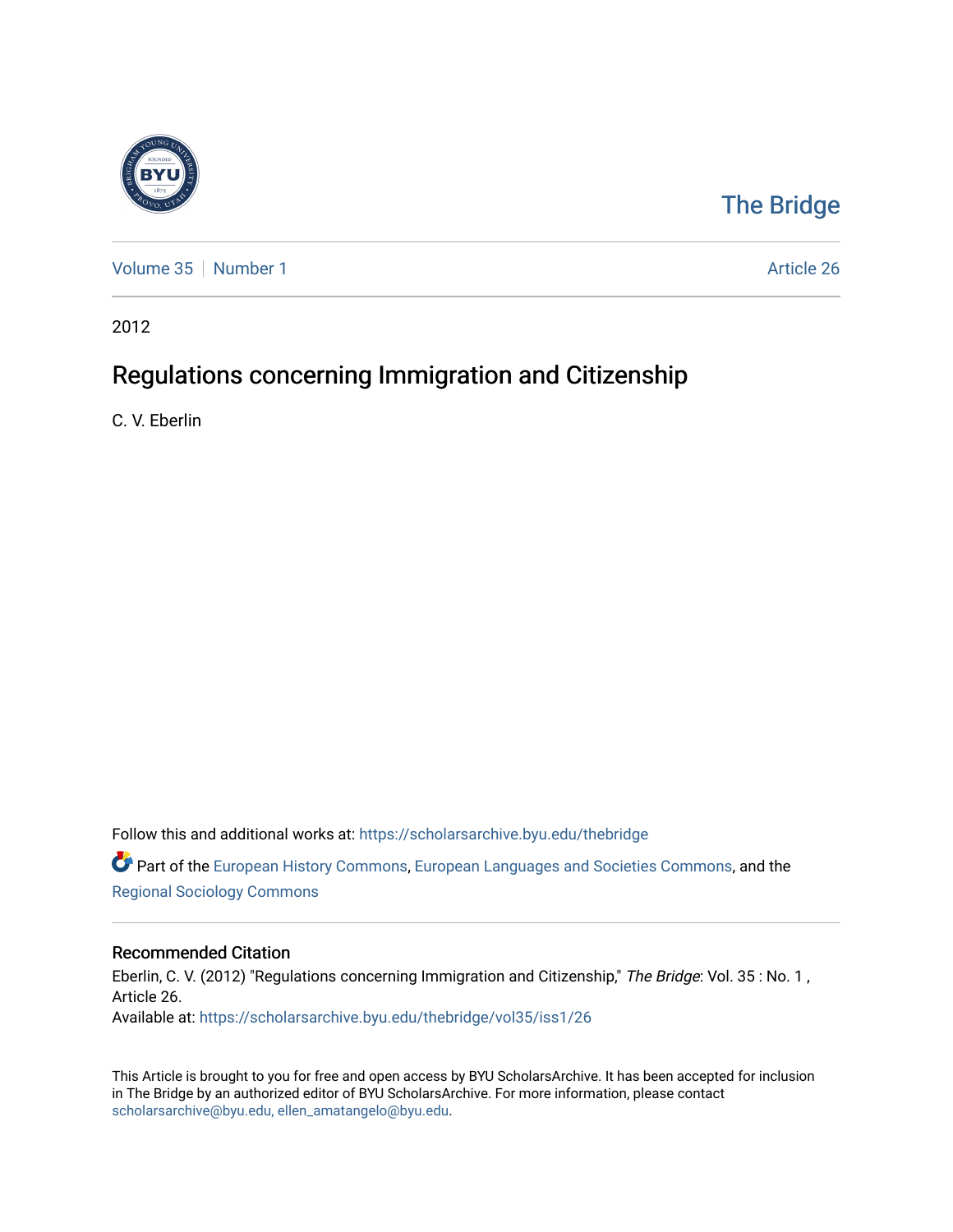## Regulations concerning Immigration and Citizenship

by

C. V. Eberlin

(Translated by Casey & Lone Black)

Americans, both the native born and the immigrants, are proud of their country. It is their firm belief that there isn't a country in the world where the working class is so well off and has such a good lifestyle as over here, that America has far less illness and fewer cripples than most other countries, that America, morally, is far above any other country, and that no other country can show the same degree of freedom, equality, and brotherhood than the United States of America.

Because of this belief, many of the country's children fear that the continuous, ever increasing flow of immigrants will harm their country. They did not have this fear as long as the immigration consisted mainly of healthy, brave, freedom-loving northern Europeans—Scandinavians, Germans, Irish, and British—who in a short time become completely Americanized and who often surpass the country's own children in their enthusiasm for the American society and its institutions. But fear started when Italy started to send its ragamuffins, when the oppressed Jews from Russia, Poland, and Austria started their migration, and when China's excess workforce sought a new home in America. All of these people were for the most part of a lower class than Americans, especially in regard to living conditions, cleanliness, health and morals; in regard to morals, though, the Jews are an exception.

The fear of this immigration is the reason why year after year it becomes more difficult to get permission to land in America, and why a returning passenger ship rarely leaves without some of the immigrants it had brought to America but who were not allowed to land. It is therefore best that all who are thinking of traveling to America first seek clarification regarding the requirements for admission to the United States.

The current immigration laws do not seek to diminish this immigration, but only to prevent the landing of persons who could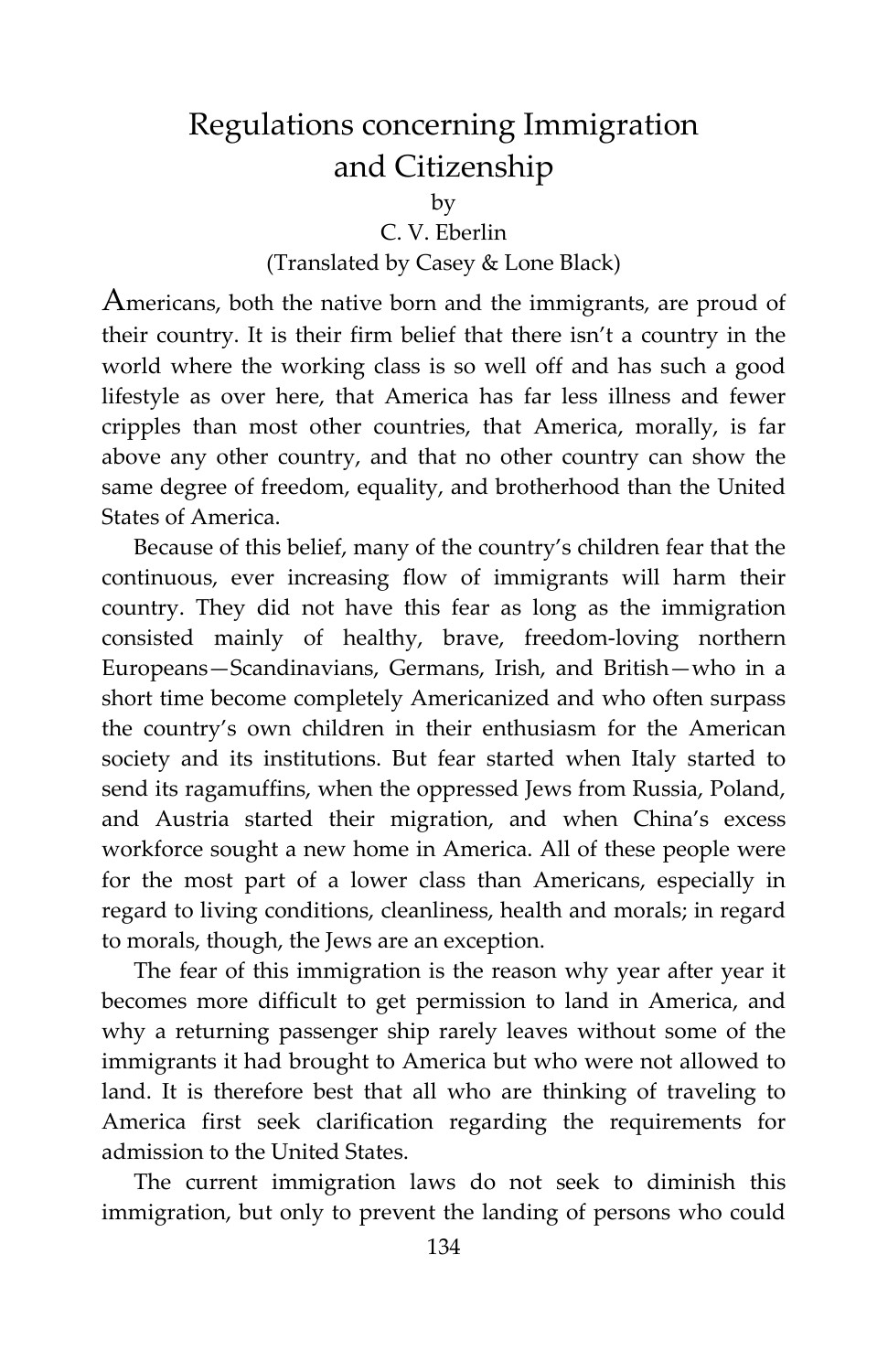harm the country morally, financially or in sanitary matters. America wants immigrants who will live an honest life and abide by the laws of the land. Felons and criminals are therefore adamantly denied entry to the country, and if they slip in anyway, they can at any time be sent back. Anarchists, who already refuse to submit to existing conditions and laws, are also firmly denied entry. America wants immigrants who want to live good moral lives. If it is the opinion of immigration authorities that a young girl gives the impression that she does not regard the moral laws seriously that alone is enough to send her back. America tries as much as possible to keep diseases away from the country-especially diseases caused by lack of cleanliness or insufficient nourishment. Entry to the country is totally denied people suffering from the eye disease "trachoma" or other contagious disease or who are not completely sane. If in a family just arrived there is a child who is sick or insane, that is enough to deny the entire family entry to the country.

Furthermore America seeks through its immigration laws to protect the country's workers against wage degradation. Many immigrant employers had for a long time the habit of importing their workforce, to offer friends and acquaintances in the old country to pay for their travel expenses and pay them a wage that seemed high compared to what they could earn at home, - but might only be half of what their work was worth in America.

If immigration authorities find out that some have come to America according to an agreement with an employer to offer them work, that person is denied entrance to the country and the employer is given a significant fine. Likewise, entrance is denied anyone who has accepted travel money or has a ticket sent to them from America except where the trip is paid for by a close relative.

America also demands assurance that the immigrant will be able to support himself without any help from the public or private charity. Usually it takes several days or weeks for a newcomer to find a job, and usually no one will be able to enter if he doesn't bring money enough to support himself at least a couple of weeks-at least 100 kroner. A specific sum has not been determined; that depends solely on the immigrant's ability to find work. A craftsman can easily get work at his profession while an office worker or a commissioner, if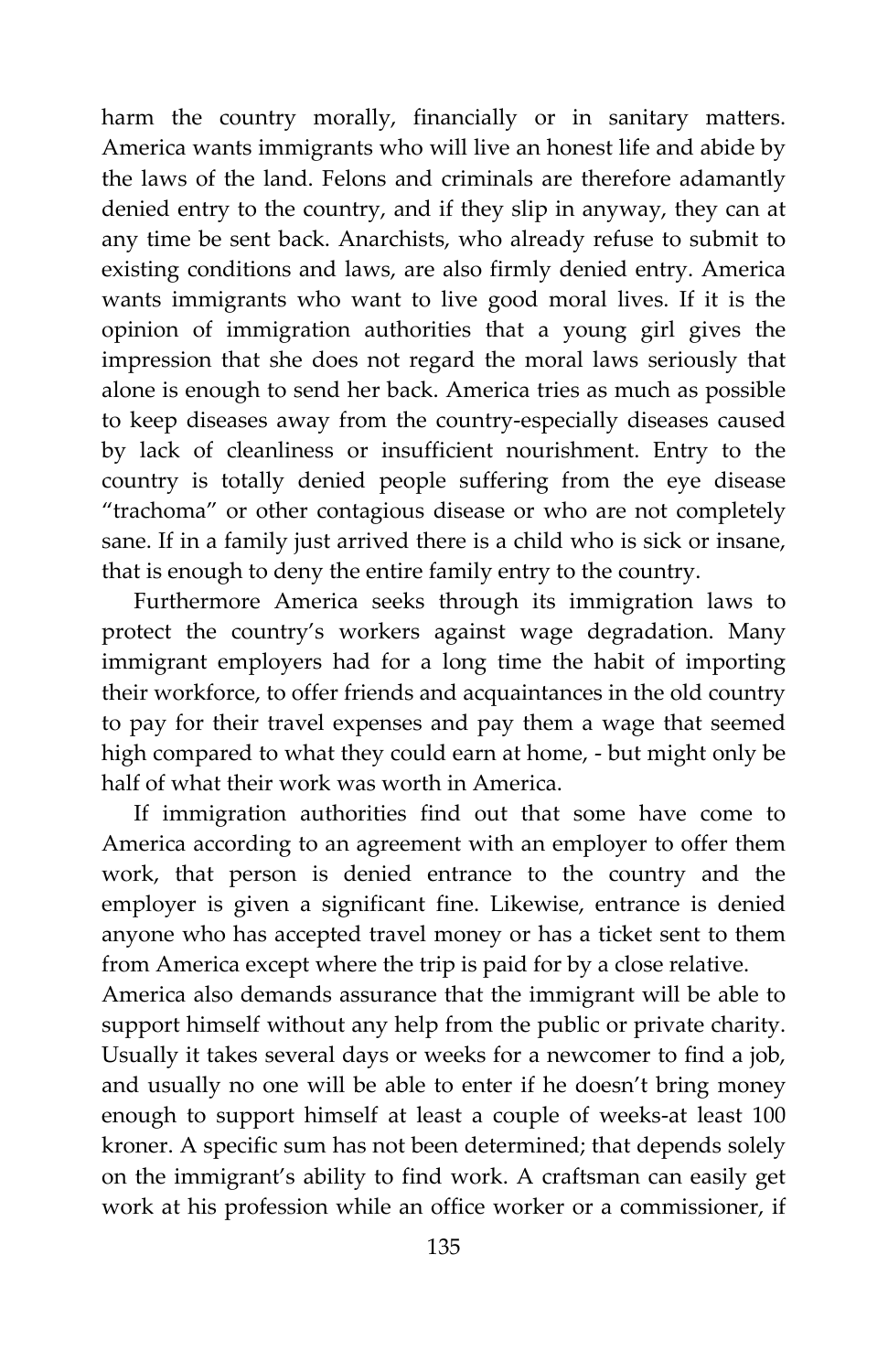he doesn't have anyone to guide him, will search in vain week in and week out. If the immigrant no longer is young or agile,—if for example he is over forty—the immigration authorities will require him to bring more money with him. If he is over fifty he will most likely be denied entry, because at his age he is too old to make his way under new circumstances.

In the span of the first three years after he has arrived, the immigrant can be sent home if he seeks public or private charity or runs afoul of the law or commits an indecent act, or becomes insane or is completely unable to take care of himself.

Every year thousands of immigrants who have one or another of these psychic or physical defects are not allowed to set foot in America, but have to return on the same ship that brought them. But if an immigrant is young and fit to work and has lived an honorable and working life in his homeland, he will find that America is ready to open the country's doors for him, welcome him and give him the opportunity to make a living for himself and his family.

And not only is the country ready to receive him and give him work for good pay, it is also ready in a few years to give him the same civil rights as the country's own children. America wants new citizens – men and women who will set up house and grow roots in the country. It doesn't want immigrants who stay in the country a year or two and then return to where they came from still foreigners to the country, its language, culture, and society as the day they landed. No country is served by that kind of immigrant and no immigrants are served by living that kind of nomadic life.

 The best an immigrant can do after having somewhat familiarized himself with circumstances here, and after the first homesickness is over, is then to decide if he wants this new country to become his permanent home. As soon as that decision has been made, he ought to seal it by visiting that place's court and declare that it is his intent to seek citizenship in America, and that he therefore renounces his nationality and citizenship to his country of birth. After having signed this declaration and received a copy of it, he immediately will have certain rights of citizenship - for example the right to serve as a soldier in the United States army and entry to smaller municipal jobs. In several western states he is also allowed to vote, while in